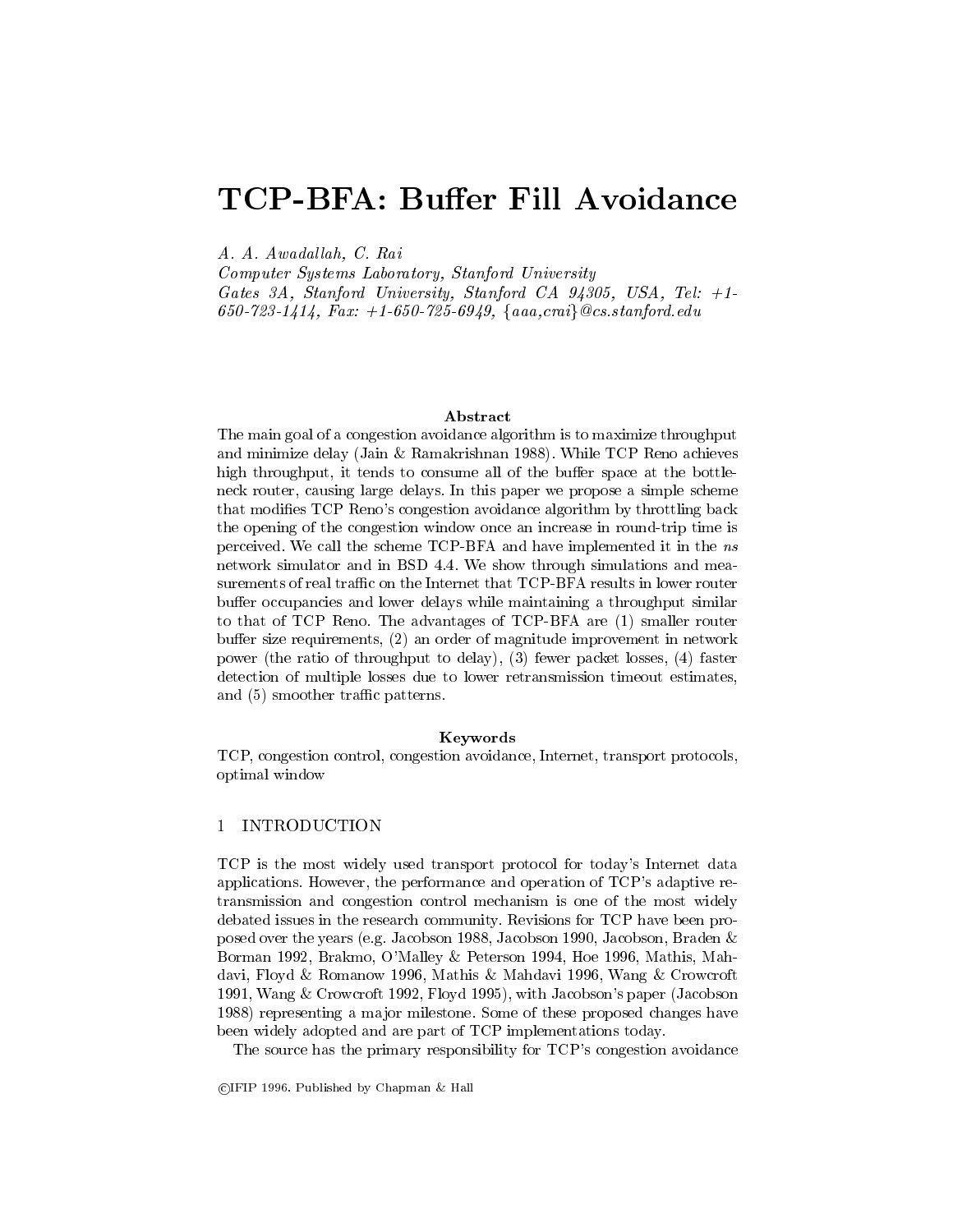and control. The sink simply sends ACKs back to the source for the data it receives; no explicit congestion control information is sent back. The network also provides no explicit notification about its state to the source (Source Quench messages are rarely used, and Floyd's (1995) Explicit Congestion Notication is yet to be deployed), further complicating the task of the source. The source needs to make control decisions about the network by guessing the state of the network from the information it has: the ACKs it receives from the sink, and the timing information it obtains by estimating the round trip time (RTT) of the transmitted packets.

In the absence of explicit feedback from the network to the source, schemes in two flavors have been proposed to provide high throughput with low delay. The first kind, such as Tri-S (Wang & Crowcroft 1991), RED gateways (Floyd & Jacobson 1993) and SACK (Mathis et al. 1996) (with associated algorithms such as FACK (Mathis & Mahdavi 1996)), extend the functionality of routers or TCP sinks to provide this missing feedback. Others, such as CARD (Congestion Avoidance using Round-trip Delay) (Jain 1989), Keshav (1991), the DUAL algorithm (Wang & Crowcroft 1992), TCP Vegas (Brakmo et al. 1994) and Hoe (1996), focus on the transport-layer protocol at the source. For example, Vegas allows TCP to stop below the point where it would lose packets, hence providing a smoother stream. Ahn, Danzig, Liu & Yan (1995) show that Vegas achieves from 3 to 8% better throughput, with only 1/5 to 1/2 of the losses, as compared to the BSD-Reno distribution, though the stability of Vegas has been questioned by Jacobson (1994).

Reno sources exhibit a start-stop behavior because they increase their window sizes, filling up buffers in the network and consequently suffering a packet loss or a timeout and falling back to a smaller window size. No attempt is made to predict the optimal window size: the size at which the (bandwidth-delay product) pipe is full and the buffers are empty.

In this paper we propose a method to improve congestion control in TCP without requiring any additional explicit information from the sink or the network. Our goals are to

- make TCP seek the optimal window size and operate close to it. This leads to it. This leads to it. This leads  $tc$ 
	- ${}^{\circ}$  lower delay, which results in higher network power<sup>\*</sup> and faster recovery from multiple losses.
	- ${\rm -}$  lower buffer occupancies, which allows routers to support a higher load for a given buffer size; conversely, a smaller buffer can be used to support the same load (without a corresponding increase in the number of packet losses).
	- a reduction in fluctuations in the round-trip delay and the number of

<sup>\*</sup>Network power is defined as the ratio of throughput to delay (Jain 1989, Kleinrock 1979).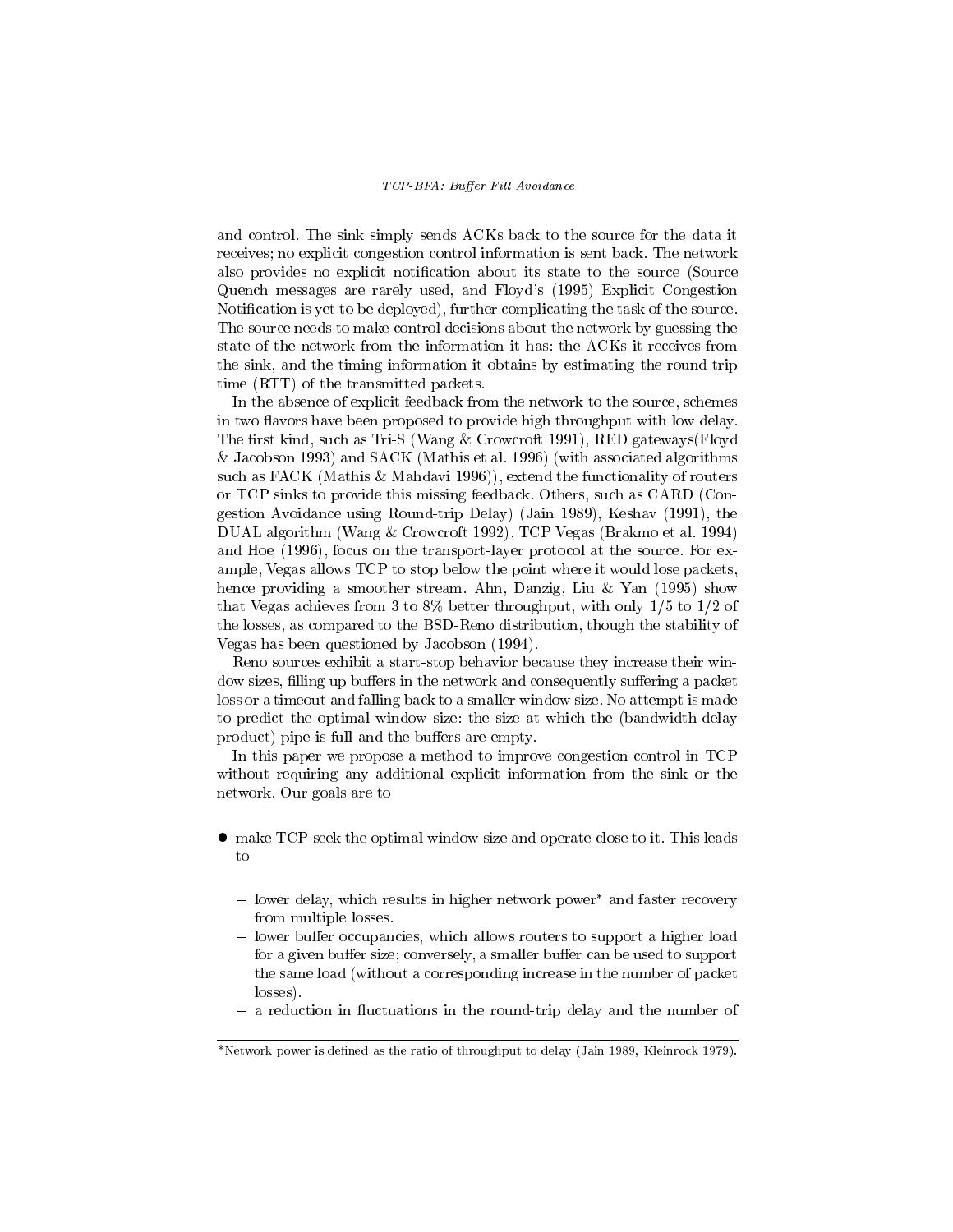#### Ontimal Window Size Optimal Window Size

packets in the network, allowing better interaction with non-TCP traffic such as real-time streams.

only make modifications that are simple enough to incorporate into the simple enough to into current TCP implementations.

TCP-BFA is similar to Reno. It realizes the above goals primarily by freezing the congestion window on a sustained increase in RTT. Upon detecting a sustained decrease in RTT, TCP-BFA reverts to normal Reno behavior. Hysteresis is used to avoid rapid flipping between the two states. To detect sustained changes in RTT, TCP-BFA uses an extra state variable that maintains the signed RTT variance. Since TCP-BFA relies heavily on RTT estimates, a timer granularity finer than the usual  $500ms$  is required. It should be stressed, however, that this finer granularity is used only for RTT estimates; the retransmission timeout  $(RTO)$  is still calculated with the coarse 500ms granularity for stability reasons (Jacobson 1994). Since TCP-BFA has the additive increase and multiplicative decrease properties of Reno, with the change that additive increase is sometimes stopped, it is stable if Reno is stable.

Our simulations show that TCP-BFA requires considerably less buffer space in routers to attain the same throughput as Reno. Both the simulations and the Internet measurements show that TCP-BFA achieves smaller RTT averages  $-$  thus up to an order of magnitude higher network power  $-$  than Reno. When TCP-BFA shares the bottleneck link with one or more Reno sources, the gains in network power are modest to nonexistent since the Reno sources force higher buffer occupancies. In this situation, simulations indicate that TCP-BFA achieves a higher throughput than Reno, while the measurements show comparable values. It might appear that TCP-BFA will always be in competition with Reno, but we can expect a single form of TCP on a large number of paths with the bottleneck at the tail link (e.g., home PCs behind low speed modems).

The proposed algorithm and the concepts behind it are discussed in Section 2. In Section 3 we provide a simple implementation which is a heuristic approximation to the discussed algorithm. Sections 4 and 5 report simulation results and Internet measurements, respectively. Section 6 concludes the paper.

#### $\overline{2}$ OPTIMAL WINDOW SIZE

Consider a source that uses window-based flow control connected to a sink through a number of links and buffers with out-of-band ACKs. Figure 1 (from (Jain 1989)) shows typical throughput, delay and power curves plotted against

 $*$ By stable, we mean that it does not fall off the cliff of Figure 1 (see Section 2).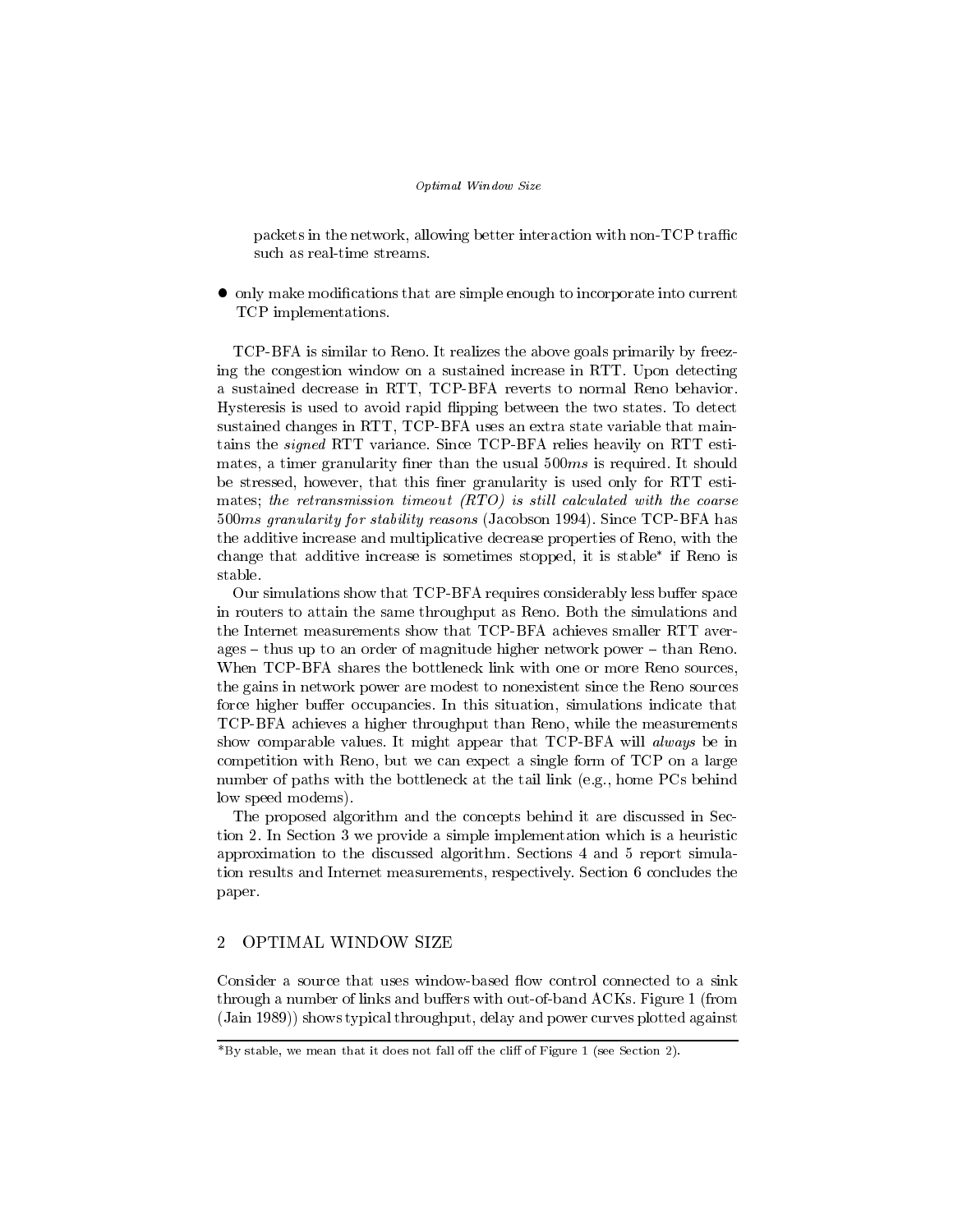window size for this scenario. An efficient window flow control protocol should operate at the point  $N^*$  where the throughput reaches a plateau and the delay starts increasing. Increasing the window size  $N$  beyond this point will not signicantly improve the throughput but will increase the delay. Note that <sup>N</sup> lies on the knee of the delay curve. It can be shown (Fendick, Mitra, Mitram, Rodriguez, Seery  $\alpha$  weiss 1991) that the value of  $N$  is very close, but slightly higher, than the value  $N_f$ , where  $N_f$  is the number of packets that can be stored in the bandwidth-delay product pipe between the source and the sink (with zero occupancy of the buffers). Basically, we need  $N^* > N_f$ to account for the stochastic nature of the traffic arrival pattern: this ensures that the bottleneck link remains fully utilized.



Window Size (N) Propagation Delay lower load higher load Delay  $_{\rm D}$ 

Figure 1 Window flow control: the optimal window size. The plots are for a single source running on an unloaded network.

Figure 2 Window flow control: dynamic network behavior. The plots are for a source running on a loaded network.

If the source starts with a window size of one it will experience the smallest RTT  $(D_0$  in the figure). As the window size increases, the RTT will stay constant at  $D_0$  ( $\approx$   $D_f$   $\approx$   $D_f$ ) until the source reaches the point where it starts filling buffers and increasing the RTT (this happens when it reaches N ). Now,

for 
$$
N < N^*
$$
, RTT  $\approx D^* = N^*/\rho$ ,  
for  $N > N^*$ , RTT =  $N/\rho$ ,

where  $\rho$  is the rate at which the ACKs arrive at the source (i.e., our share of the bottleneck link bandwidth). Note that for  $N < N$  , the window is not big enough to cover the RTT and silence periods are introduced, leading to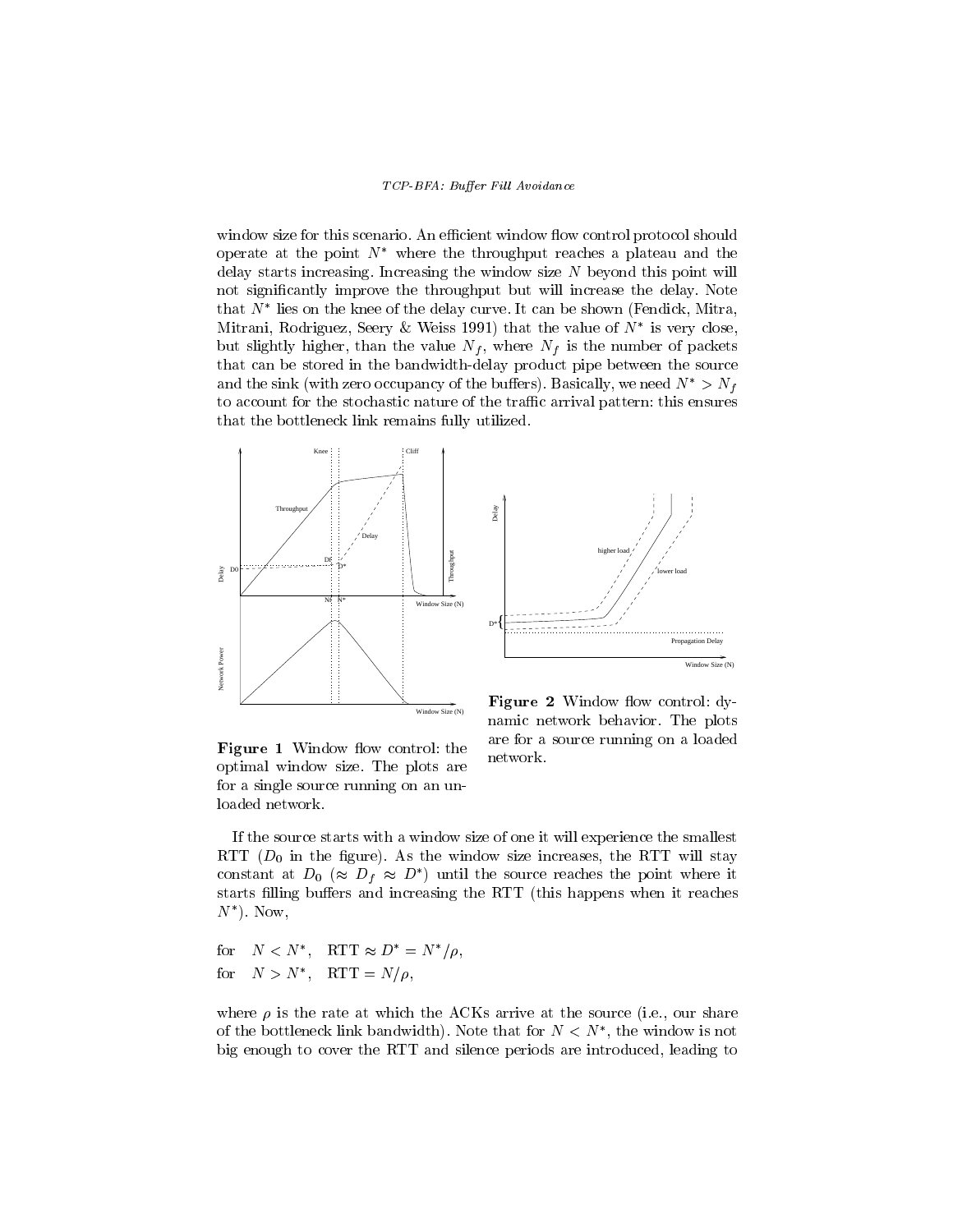### Implementation

underutilization of the network. On the other hand, for  $N > N$ , packets accumulate at the bullers and  $\mathbb{R} \setminus D$ .

Figure 2 illustrates the effect on delay caused by varying network load. We see that the points  $D$  ,  $N$  , and the slope vary with the load. The variation of  $D^*$  may not be obvious: it can occur due to routing changes, and/or constant background load generated by open-loop sources (such as multicast or streamed traffic).

The source will have a set of curves depending on the network load and network events (such as failing links, routing changes, etc.), but in all cases the following algorithm will track the optimal window size  $N$ :

```
if ( \partial \text{RTT}/\partial N > \epsilon ) decrease N
else increase N
```
where  $\partial RTT/\partial N$  is the partial derivative of delay with respect to window size, and  $\epsilon$  is a small relative threshold value close to zero.

In practice, estimating  $\partial RTT/\partial N$  is difficult, given the dynamic nature of the network and its traffic. However, what we need to estimate is the sign of this quantity rather than the magnitude. Observing the fact that, for TCP, N is always increasing (except during packet losses, which can be handled separately), we can simplify the problem further to the estimation of the sign of  $\partial RTT$ . This simplification is the essence of our implementation, as described in the following section.

Previous work on tracking the optimal window size has used a variety of metrics: Jain (1989) proposes an algorithm (CARD) based on maximizing network power (see Figure 1); Wang & Crowcroft (1991) use the derivative of sending rate with respect to window size  $\partial \rho / \partial N$  (Tri-S); and Brakmo et al.  $(1994)$  use the difference between the actual throughput and an expected value (Vegas).

#### 3 **IMPLEMENTATION**

We now introduce a simple heuristic approach that constrains TCP to operate close to the (continuously varying) *i*v . Our changes are easy to integrate with current TCP implementations.

# 3.1 Timer Granularity

Current TCP implementations use RTT estimates only for the calculation of RTO. Our modied implementation uses RTT estimates for congestion control, and the 500ms timer granularity is too coarse for this purpose. We

This follows from (Jain 1989).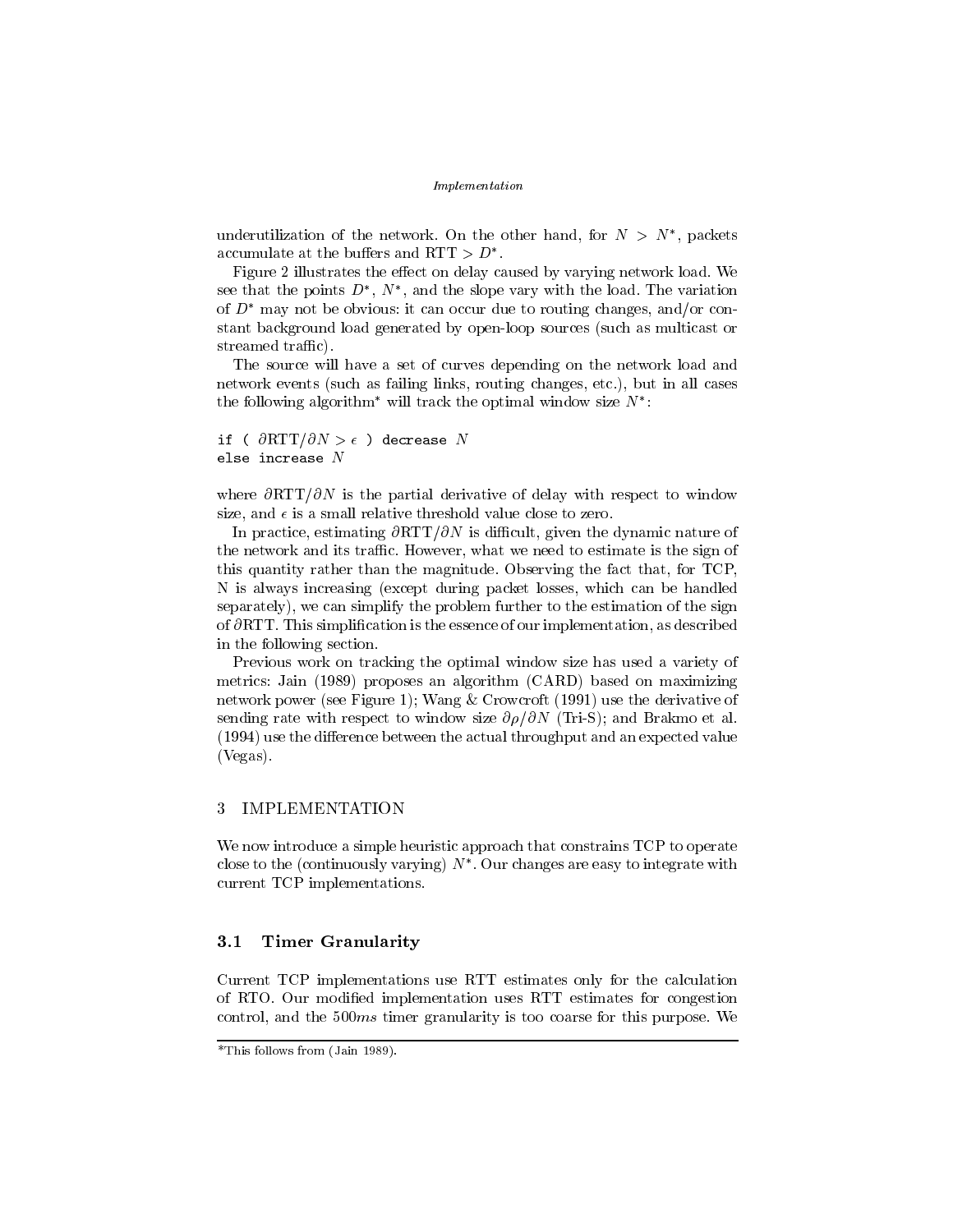increased the granularity with which RTT estimates are measured to 10ms, while maintaining the same coarse granularity for RTO estimates. Achieving this finer granularity is straightforward and does not involve any changes in the transmit timer function of TCP; we simply redefined the meaning of a timer tick.

# 3.2 Signed RTT Variance

We maintain a signed RTT variance<sup>\*</sup> as an extra  $TCP$  state variable; this is our approximation to  $\partial RTT$ . We cannot use the (unsigned) RTT variance already maintained by TCP because it measures absolute differences. The signed RTT variance uses non-absolute differences and a filter gain constant  $(\alpha_{srv})$ of  $\frac{1}{2}$  instead of the  $\frac{1}{4}$  used by the unsigned RTT variance of (Jacobson 1988); its computation is otherwise identical to that of the RTT variance already present in Reno implementations. The gain constant of  $\frac{1}{2}$  was determined by experiment to provide a good balance between minimizing the error due to randomness and maximizing reactivity to network changes. Using the signed RTT variance instead of variables involving the (current) measured RTT has the effect of filtering out transient network noise. Note that use of the timestamp TCP option improves the accuracy of the signed RTT variance because RTT samples are more frequent.

#### $3.3$ Buffer Fill Avoidance

We have introduced an additional TCP variable  $(BFA$  Flag) to define a new state, Buffer Fill Avoidance (BFA), in which the congestion window (cwnd) is

This state is entered, either from Slow Start or from Congestion Avoidance, whenever the signed RTT variance indicates a positive drift in RTT. The BFA state is left when there is a negative drift. To prevent rapid oscillation between states, we introduce hysteresis using separate thresholds for setting and clearing the flag. The BFA Flag is set as follows:

```
if ( BFA Flag is on )
   if (Signed RTT Variance \leq \sigma_{\text{off}})
      switch off BFA Flag
else
   if (Signed RTT Variance > \sigma_{on})
      switch on BFA Flag
```
<sup>\*</sup>Let  $src = signed RTT variance, \alpha_{srv} = filter gain constant, and \delta = measured RTT$ smoothed RTT. Then,  $srv_{t+1} = \alpha_{srv}$   $srv_t + (1 - \alpha_{srv}).\delta$ .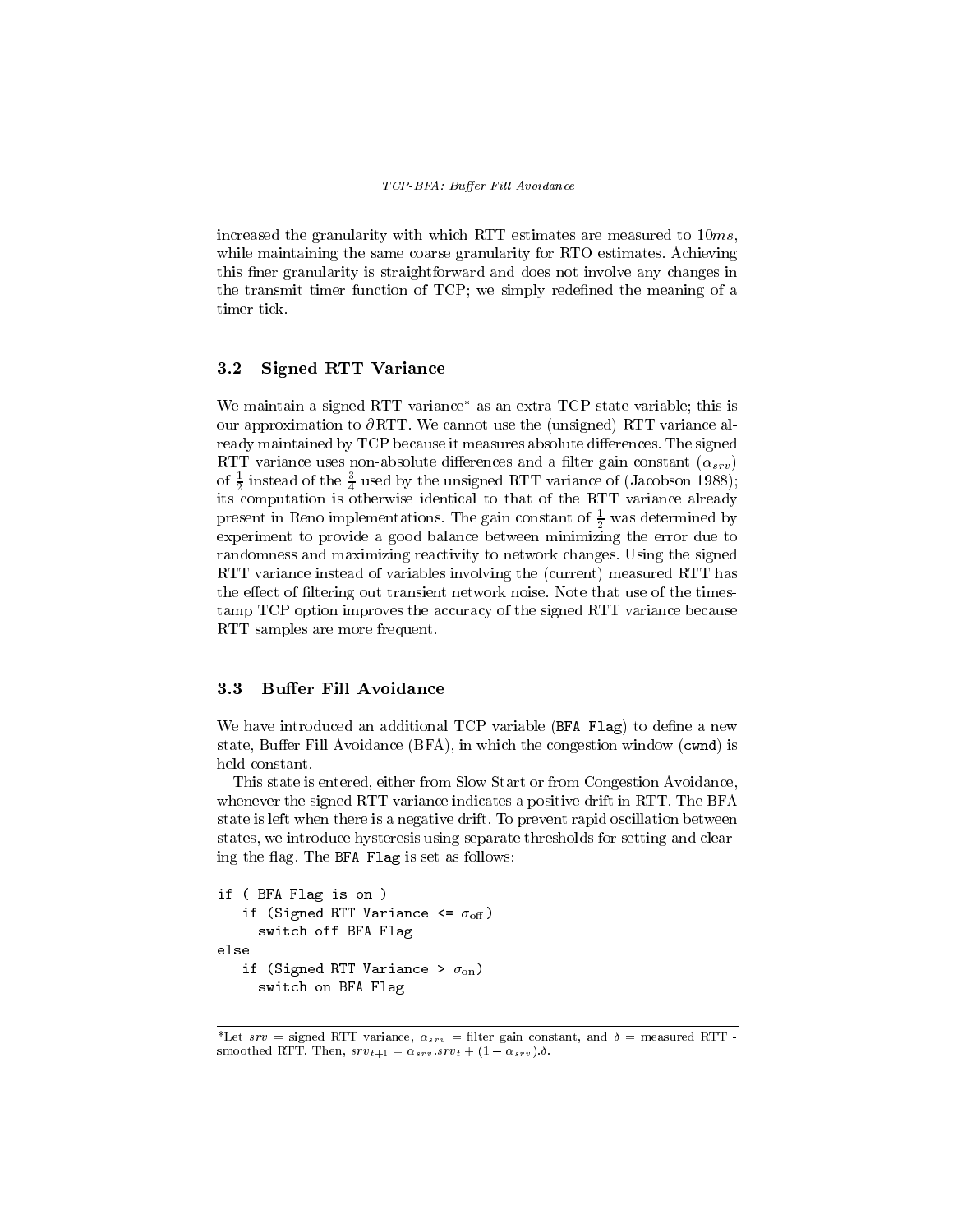#### Simulation Results

where  $\sigma_{\text{off}}$  and  $\sigma_{\text{on}}$  are the switch-off and switch-on thresholds, respectively  $(\sigma_{\text{off}} < \sigma_{\text{on}})$  for hysteresis). In addition, the BFA Flag is cleared whenever the congestion window drops due to a timeout or a fast retransmit.

If the threshold values are not properly tuned, the source can make false inferences about the state of the network. For instance, if the BFA Flag is set and the network load is constant, the signed variance tends to zero. If  $\sigma_{\text{off}}$  is non-negative, this will cause the BFA Flag to be switched off in spite of the constant load, which is clearly incorrect. Similarly,  $\sigma_{on}$  needs to be constrained to positive values. By adjusting the values of  $\sigma_{\text{off}}$  and  $\sigma_{\text{on}}$  the source can be tuned from `very aggressive' to `extremely well-behaved'. We have used  $\sigma_{\text{off}} = -10ms$  and  $\sigma_{\text{on}} = 10ms$ .

As described in Section 2, a more proactive scheme would decrease the congestion window in an attempt to track the optimal value. We have chosen the simpler scheme of fixing the window and relying on normal TCP mechanisms for the decrease. The reason for this choice is that decreasing the window size makes the source much less aggressive, which causes it to yield bandwidth to Reno sources.

#### $\overline{4}$ SIMULATION RESULTS



Figure 3 Simulation Scenario

The results presented here have been obtained from the network simulator ns 2.1 (McCanne & Floyd 1997) developed at LBNL.<sup>\*</sup> The scenario used for most of the simulations is shown in Figure 3. It models network paths with a single bottleneck link. This includes paths with a tail bottleneck (in the case of a machine behind a slow modem link) since the links between  $S^*$  and  $R1$ , and those between  $R\ell$  and  $K^*$ , never buffer packets. In fact, simulations with the bottleneck between  $R\ell$  and any of the  $K^*$  yield the same behavior.

All routers use tail-drop buffers. The bottleneck link bandwidth of 64 Kbps represents link speeds of today's modems, and has the excellent side-effect of producing trace files of reasonable size! Simulations with higher bandwidths (such as 1.5 Mbps) gave similar results. The receiver window is set to a large value so that it does not limit the increase in the size of the congestion window.

The ns 2.1 implementation of TCP-BFA can be downloaded from http://klamath.stanford.edu/~aaa/tcp-bfa.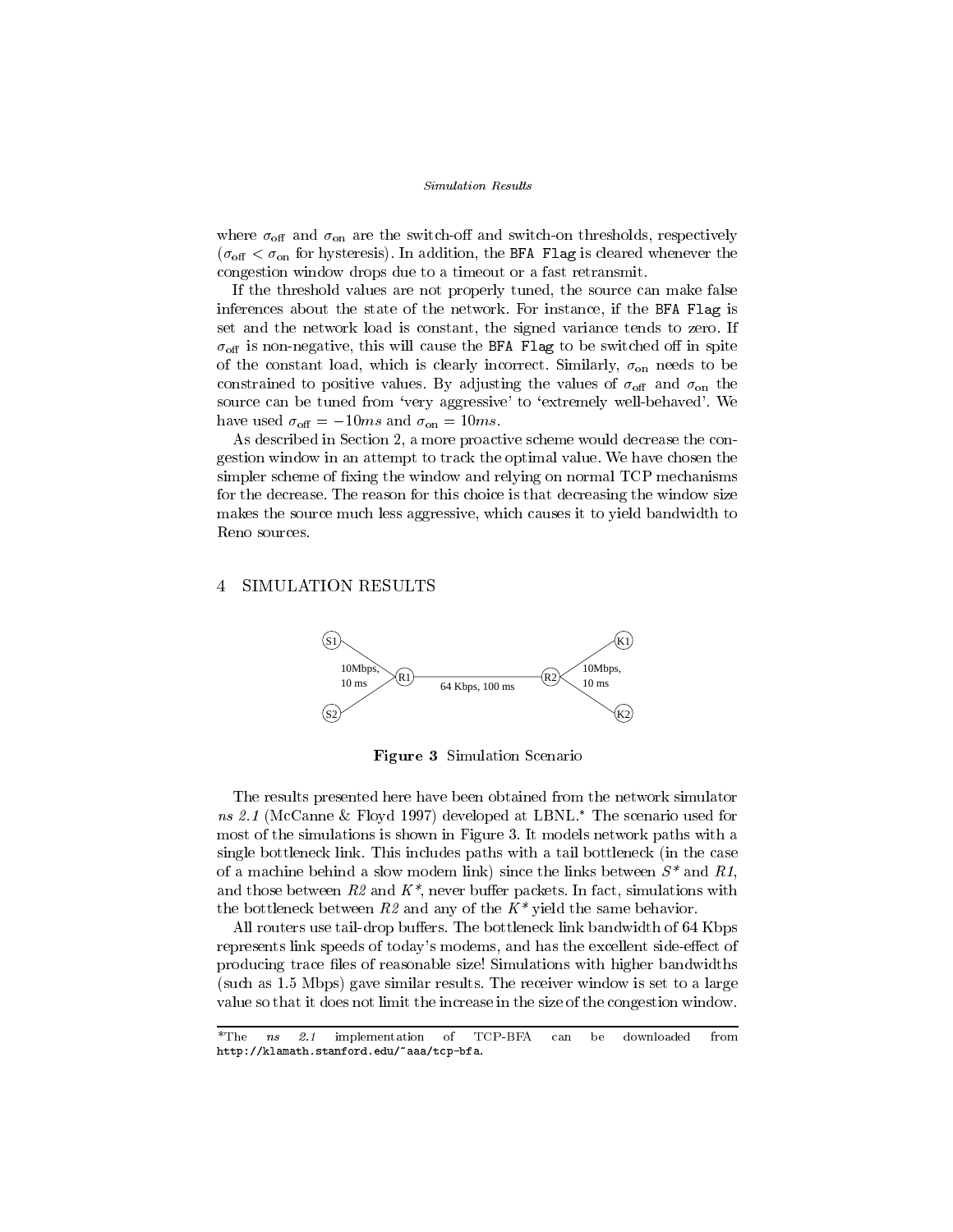The TCP agent uses a packet size of 1000 bytes (64 Kbps translates to 8.0 packets/sec). All transfers are FTP bulk data transfers. Buffer size is measured in packets, and throughput in packets/sec.

# 4.1 Single Sources

A typical queue behavior for Reno and TCP-BFA running separately on completely unloaded networks is shown in Figure 4. The graph clearly indicates that TCP-BFA uses less buffer space and generates smoother traffic. We also observe that Reno suffers periodic losses while there are no drops for  $TCP-$ BFA.



**Figure 4** Typical buffer occupancies at the bottleneck  $R1$  for separate simulation runs of Reno and TCP-BFA (buffer size  $= 20$  packets).

Figures 5 and 6 show throughput and power after 400 seconds of simulation time, plotted against the bottleneck buffer size.\* Figure 5 shows that Reno's throughput falls when the buffer size increases. This happens because the maximum delay possible (the delay when the buffer is full) increases with the buffer size. A large delay causes an increase in retransmission timeout (RTO) estimates, leading to a larger recovery time when there are multiple losses. In this scenario, multiple losses occur only during the initial slow-start. These simulations were run for a constant time of 400 seconds; the decrease in throughput will be greater for connections that are more short-lived.

The drop in Reno's network power seen in Figure 6 is due to the compounded effects of a lower throughput and a higher delay. In contrast, for TCP-BFA, the throughput and power remain constant regardless of the buffer size. This is because TCP-BFA stops increasing its window size when the buffer starts to fill.

Note that each point on these plots represents a complete simulation run.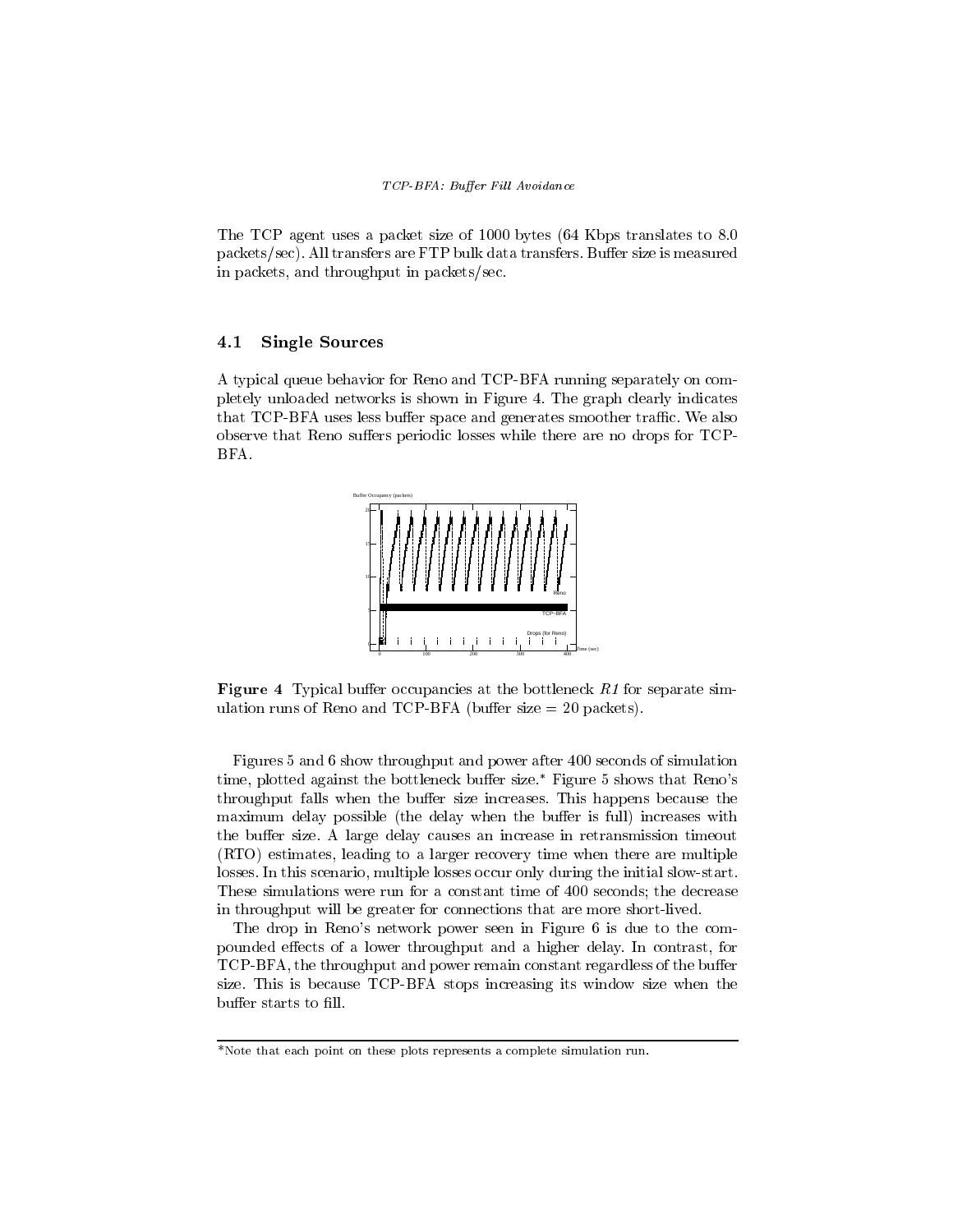



Figure 5 Throughput against bottleneck buffer size for Reno and  $TCP-$ BFA sources running separately.

Figure 6 Network power against bottleneck buffer size for Reno and TCP-BFA sources running separately.

# 4.2 Competing Sources

TCP-BFA sources running in competition with each other retain the benefits mentioned for a single source in Section 4.1. They avoid overuse of network buffers while maintaining high throughput and generate smooth traffic patterns. Figure 7 shows that two BFA sources (starting together) do not take any more buffer space than one source (compare with Figure 4). For Reno sources also, the average buffer occupancy stays the same but there is greater fluctuation and more frequent drops.



Figure 7 Bottleneck buffer occupancy for: Reno vs. Reno and TCP-BFA vs. TCP-BFA (buffer size  $= 20$  packets).

Figures 8 and 9 are plots of throughput and network power versus bottleneck buffer size for three different scenarios: TCP-BFA vs. TCP-BFA, TCP-BFA vs. Reno and Reno vs. Reno, with both sources starting at the same time in each case. The simulation time for each run is 1000 seconds; when the buffer size is greater than 50 packets, it takes longer to reach steady state (see Figure 10).

First we note that after a certain buffer size all scenarios have similar ag-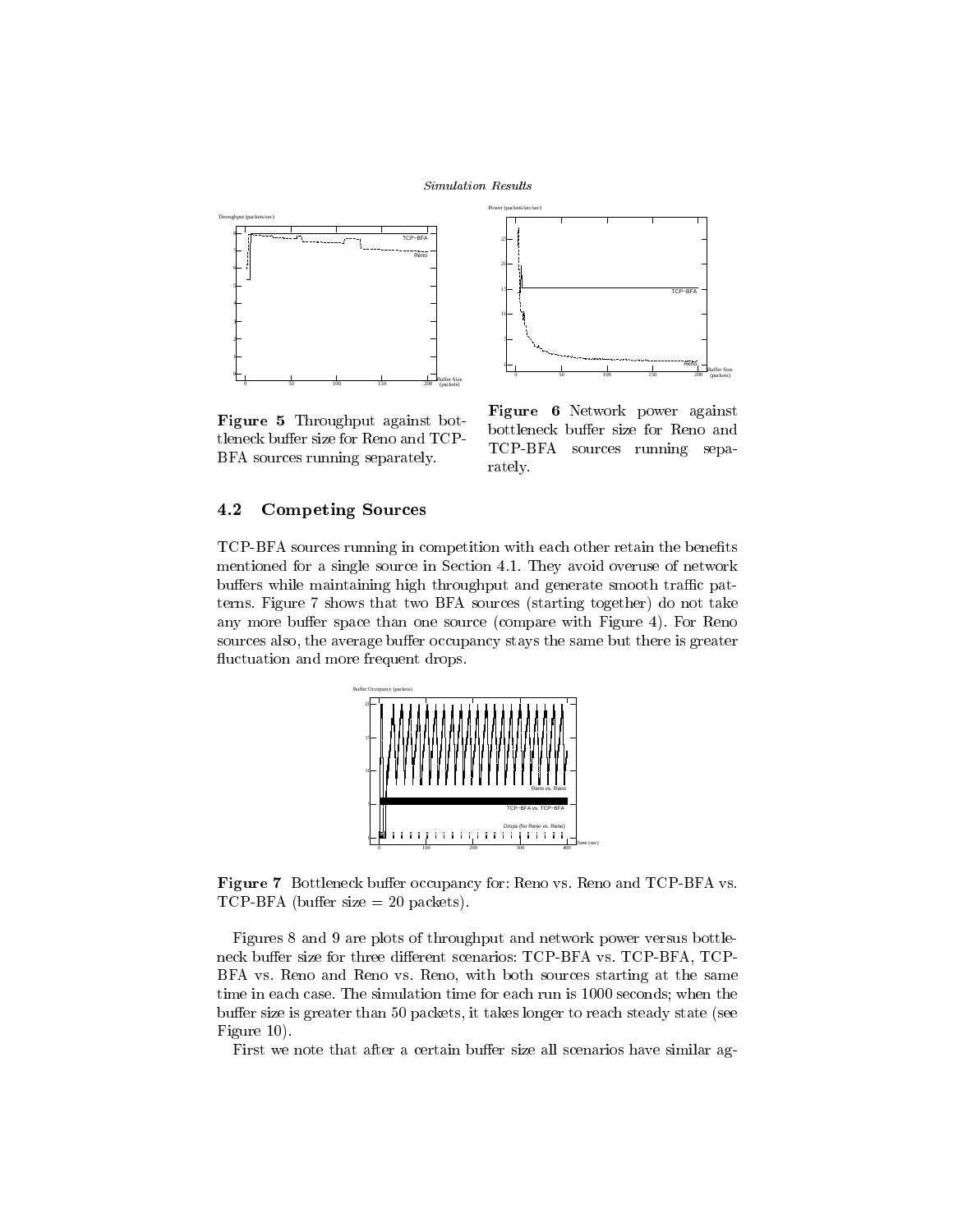





Figure 9 Network power against bottleneck buffer size for TCP-BFA vs. TCP-BFA, TCP-BFA vs. Reno and Reno vs. Reno.

gregate throughput. This is because the buffers are never empty, hence the bottleneck link is always fully utilized. The plots show that when TCP-BFA sources compete with each other, network power is much higher than for any of the other scenarios. When TCP-BFA competes with Reno, TCP-BFA achieves higher throughput and network power. However, the network power is far less than that achieved while competing with another TCP-BFA source. This is because the Reno source will fill up the network buffers anyway, thus increasing delay. TCP-BFA will observe this same high network delay.

Figure 10 shows that TCP-BFA on average maintains a higher congestion window than Reno. This explains why TCP-BFA achieves higher throughput. The reason why Reno has smaller window sizes is that it suffers more losses. This is because, for any drop-tail buffer, packets are more likely to be dropped if they arrive in bursts. A TCP source generates back-to-back packets when its window size is increasing since multiple packets are sent for each ACK received. When the window size is constant, as in TCP-BFA's Buffer Fill Avoidance state, no back-to-back packets will be generated. Note that Reno sources will not have a disadvantage in RED buffers since they do not punish bursty sources. This conclusion has been veried by initial simulations with RED routers.

### 4.3 Fairness

Figure 8 shows that TCP-BFA sources starting together are perfectly fair, with exactly the same throughput. Figure 11 shows the throughput plotted against buffer size for six TCP-BFA sources starting at different times. The first source initially stops its window size increase at a higher value than the others because it was the only source in the network when it started. This

By fairness we mean the equal division of bandwidth between competing sources.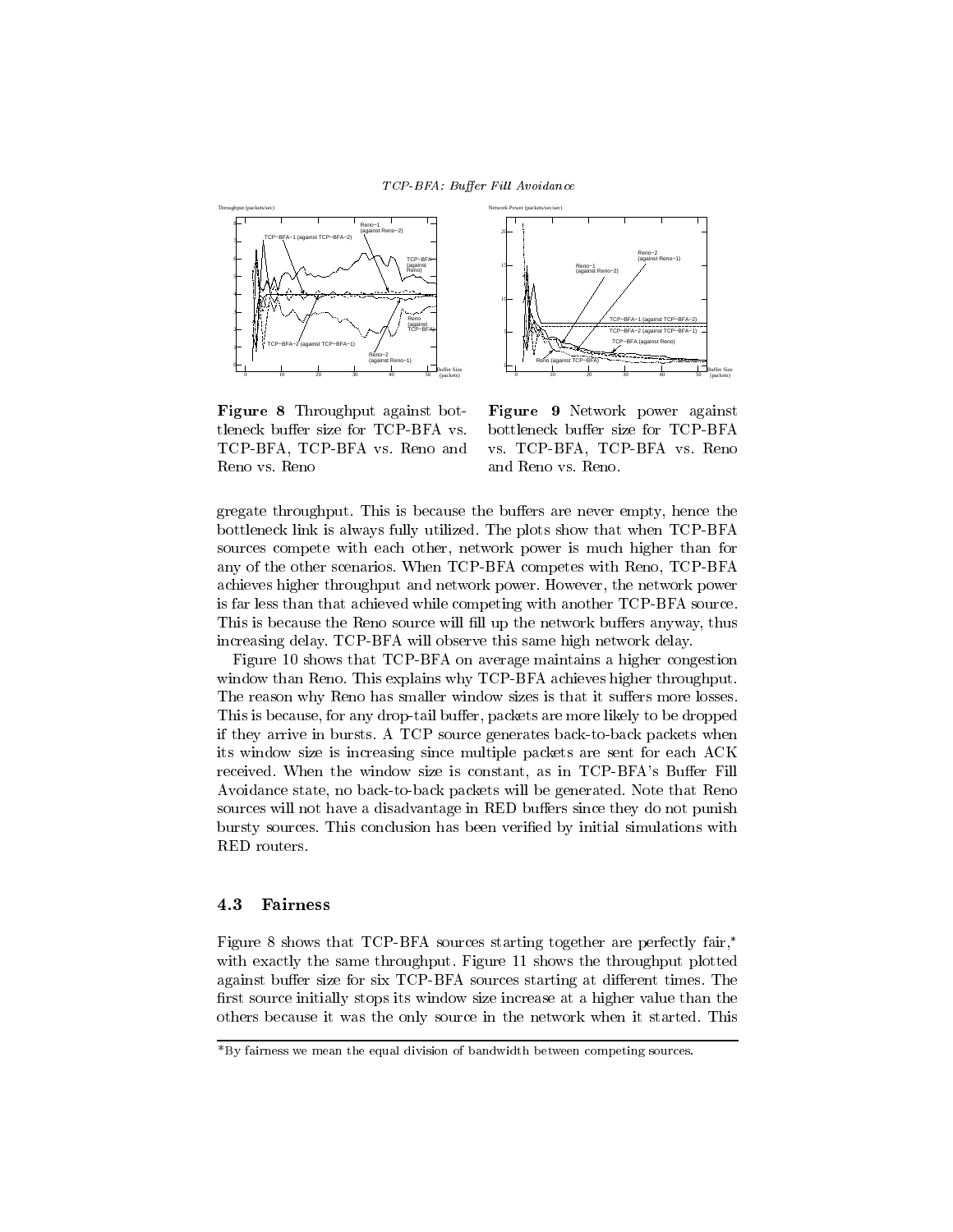Simulation Results



Figure 10 Typical congestion window variation for Reno and TCP-BFA sources in competition (buffer size  $= 20$  packets).

unfair situation will persist unless there are losses or changes in delay. For our simulation scenario, Figure 11 shows that there are no losses (and therefore persistent unfairness) for large buffer sizes.

Figure 12 shows plots of Jain's (1991) Fairness Index<sup>\*</sup> ( $\phi$ ) against buffer size for six TCP-BFA or Reno sources starting either together or at different times.



Figure 11 Throughput against buffer size for six  $TCP-BFA$  sources starting at different times.



Figure 12 Jain's Fairness Index plotted against bottleneck buffer size for six Reno or TCP-BFA sources, starting together or at different times.

We conducted simulations for asymmetric delay paths with two sources. For a scenario with 25% difference in propagation delays, TCP-BFA ( $\phi$  = 1.0000 when starting together,  $\phi = 0.8989$  when starting at different times) was fairer than Reno ( $\phi = 0.6164$  when starting together,  $\phi = 0.6467$  when

 $^*$  Jain's Fairness Index =  $\phi$  $\frac{\left[\sum_{i=1}^{n} x_i\right]^2}{n \cdot \sum_{i=1}^{n} x_i^2}$  where *n* is the number of sources, and  $x_i$  is the

 $t$ h roughput for the  $i$  source. The index is bounded between 0 and 1, with 1 indicating that all sources had the same throughput. Note that Jain's Fairness Index is a generic metric that can be applied to any resource.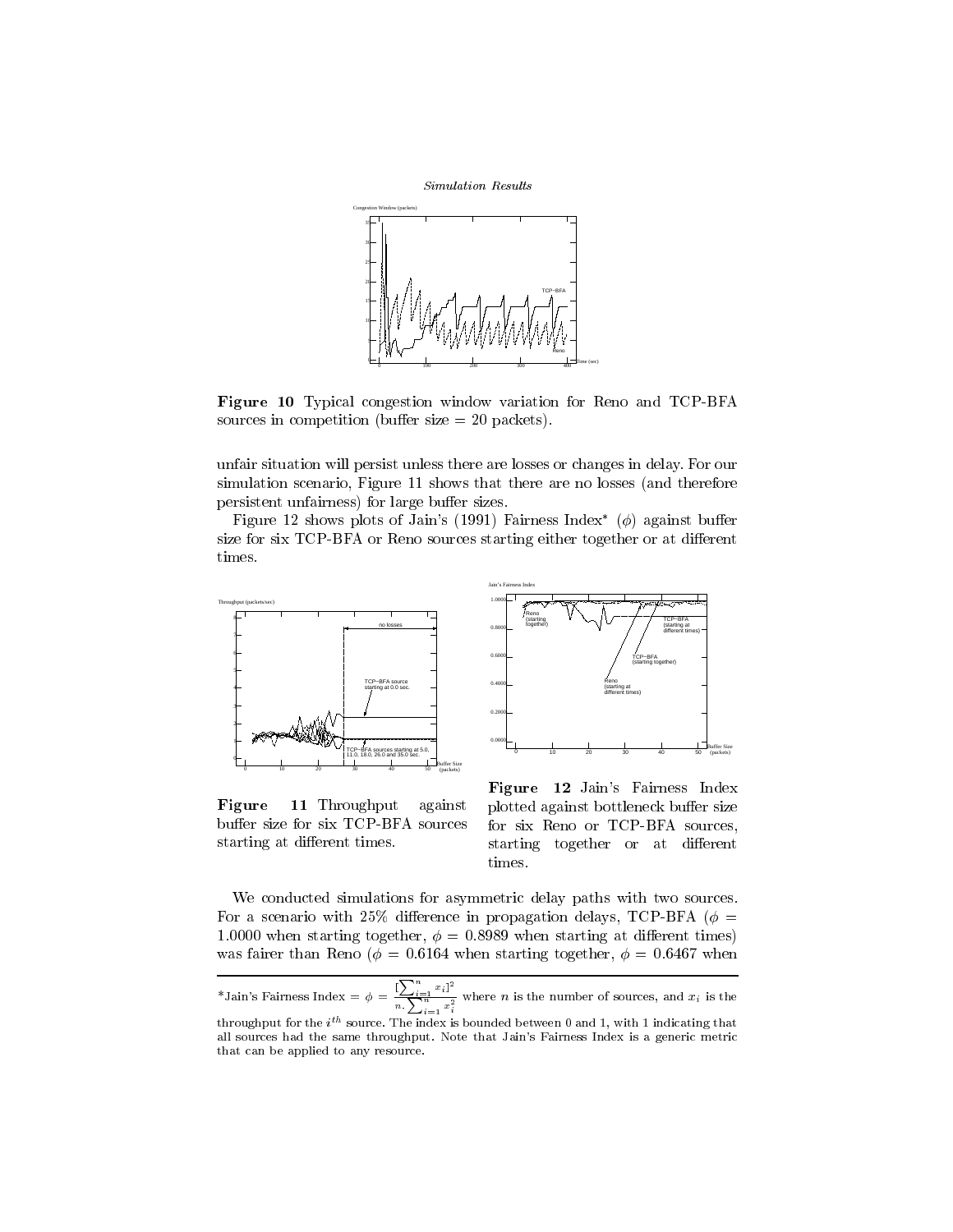starting at different times). The drop in  $\phi$  for Reno (compared to the symmetric case) is due to the fact that sources increase their congestion windows at different rates. TCP-BFA, however, maintains  $\phi$  similar to the symmetric case because the window size is mostly constant, and the signed RTT variance is independent of the path delay.

Losses help improve fairness because they reset state and prevent persistence of an unfair situation, such as the one in Figure 11. One way to improve the fairness of TCP-BFA would be to prevent it from remaining in the Buffer Fill Avoidance state for a long time. This could be achieved by adding a timer that forces the source to switch off the BFA Flag, leading to a window size increase as in Reno, ultimately causing losses. We have chosen not to add this extra mechanism to TCP-BFA since situations without any losses or changes in delay do not exist in the real world. Internet measurements with competing sources show that TCP-BFA is fairer in real-world situations than our simulations would lead us to believe.

### 5 INTERNET MEASUREMENTS

In this section we discuss the results obtained from running TCP-BFA and Reno over the Internet. The FreeBSD 2.1.6 kernel (based on BSD 4.4) was instrumented to generate logs of various TCP state variables. The scenario is one of bulk data transfer (5MB FTP) from a 120 MHz Pentium machine running FreeBSD 2.1.6 to a DEC Alpha machine running OSF/1, across a transatlantic path of 20 hops with a 64 Kbps bottleneck link adjacent to the DEC Alpha machine. The receiver buffer size is  $32KB$ , and the maximum segment size is 536 bytes. The round trip time for a segment of maximum size without queuing delay is approximately 320 ms. The bandwidth-delay product for this path is therefore  $2.56KB$ , which is approximately five packets (this is the optimal window size). We note that when a (single) Reno source is running the round trip time rises to as much as 4 seconds. This implies a bandwidth-delay product of 32KB (about 60 packets), which is 12 times the optimal window size. Runs were made over a six month period at various times of day to obtain data under different network conditions.

We provide two types of plots for three different levels of congestion.<sup>\*</sup> The first is a conventional congestion window (cwnd) vs. time graph, which also shows the slow-start-threshold (ssthresh) and the receiver's advertised window. The second is a scatter-plot of RTT vs. cwnd; it is the real-world counterpart of the ideal plot shown in Figure 2.

When congestion is low, the window size employed by TCP-BFA (Figure 13) is much smaller than Reno's (Figure 15). In fact, Reno's window could have

These three levels of congestion represent a spectrum of network conditions from `completely unloaded' (few or no competing flows) to 'high level of background traffic' (large number of competing flows and a high level of packet loss).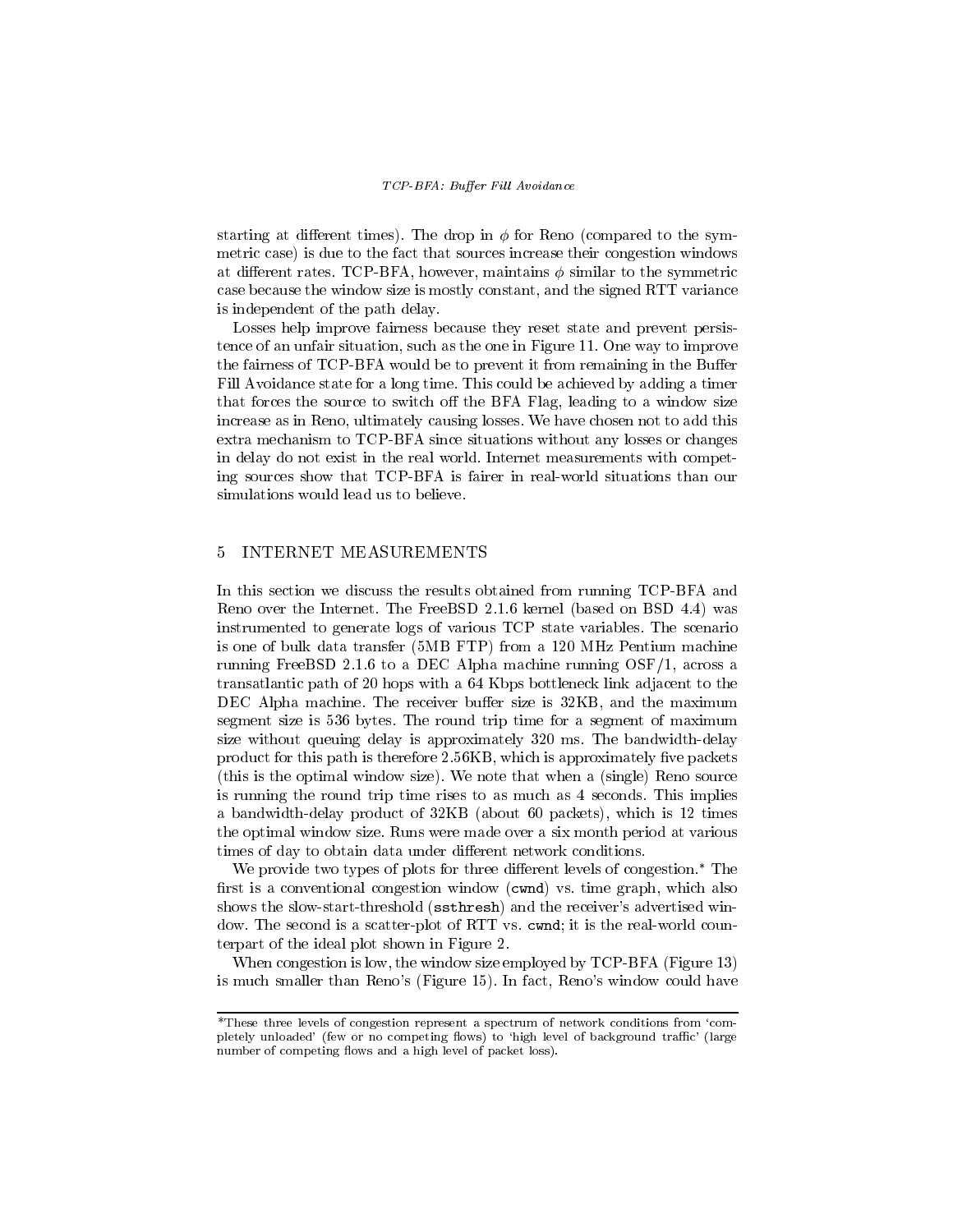### **Internet Measurements**

been even larger (possibly resulting in losses) if it were not for the limit imposed by the receiver's advertised window size. Despite the large difference in window size, the throughput is similar for both Reno and TCP-BFA, because the throughput of a TCP source is governed by the rate at which the window is sliding. The network power is much higher for TCP-BFA. The comparable throughput coupled with higher power means that TCP-BFA must have a lower delay. This is confirmed by the RTT vs. cwnd scatter-plots (Figures 14 and 16); TCP-BFA operates closer to the knee than Reno. The staircase pattern seen in Figure 13 is due to noise in RTT measurements causing the signed RTT variance to drop below  $\sigma_{off}$  momentarily.





Figure 13 Congestion Window vs. Time: TCP-BFA, low congestion.  $(Throughput = 56.48$  Kbps, Power = 04.00 KD/S /

Figure 14 RTT vs. Congestion Window: TCP-BFA, low congestion.



Figure 15 Congestion Window vs. Time: TCP Reno, low congestion.  $(Throughput = 56.64$  Kbps, Power =  $29.02$  ND/S  $\prime$ 



Figure 16 RTT vs. Congestion Window: TCP Reno, low congestion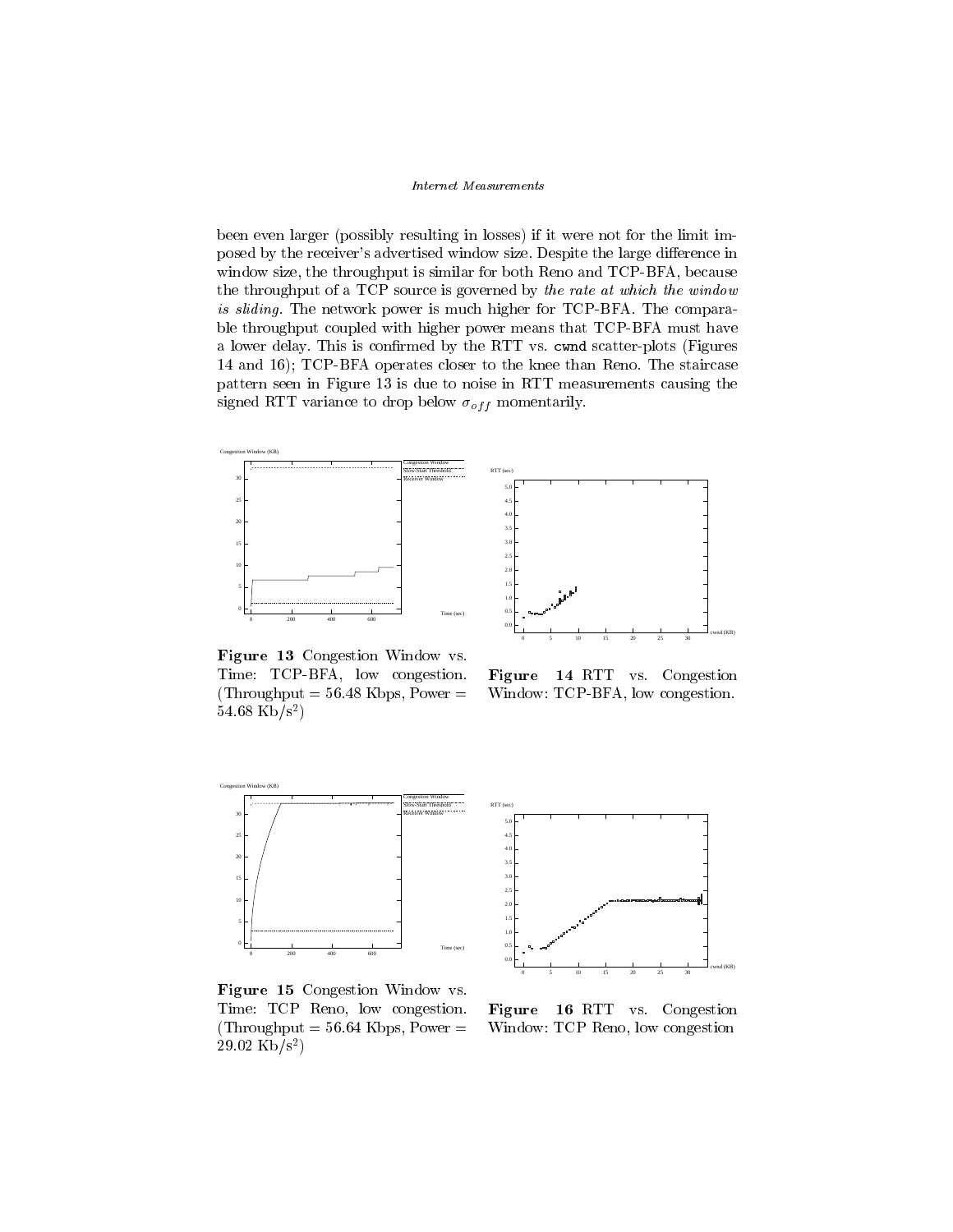For medium congestion (Figures 17 and 19), we note some packet losses and more noise in the scatter-plots (Figures 18 and 20). TCP-BFA does not achieve high power in this case because there is competition with other sources at the bottleneck. In today's Internet, we can expect most of these sources to be Reno sources. It is important to note that in this situation TCP-BFA has adapted to behave more like Reno so that it does not lose throughput to competing Reno sources.  $\alpha_{\rm srv}$  can be increased to make TCP-BFA operate closer to the knee, though this will make it less aggressive and could cause it to yield throughput to competing Reno sources. Figures 21 and 22 show plots for TCP-BFA with  $\alpha_{\rm{srv}} = \frac{2}{4}$  (instead of the usual  $\frac{2}{5}$ ). Figure 22 shows the tighter clustering of  $\mathbf{R}$  around points around the knee. The knee experiments around the knee experiments around the knee experiments around the knee experiments around the knee experiments around the knee experiment

TCP-BFA (Figure 23) and Reno (Figure 25) behave similarly during very high congestion. The scatter-plots (Figures 24 and 26) show that the network is not providing the sources with useful information, and the cwnd graphs show a large number of losses, with cwnd never rising over a few packets.

Unlike the simulation results described in the previous section, measurements for competing TCP-BFA sources show fair allocation of the bottleneck bandwidth. Runs were conducted with three TCP-BFA sources in competition at a time when there was little background traffic. The average value of Jain's Fairness Index for these runs was 0.9991 (the corresponding value for Reno sources was 0.9991), which is much higher than predicted by the simulations (0.89).

This results from the fact that natural losses and delay variations exist intrinsically in the real Internet. This prevents any TCP-BFA source from freezing its congestion window at a large size and monopolizing the bottleneck link. Measurements also revealed that TCP-BFA sources competing with Reno do not achieve larger throughput, but rather achieve throughputs slightly lower than Reno.

#### 6 CONCLUSIONS AND FUTURE WORK 6

Both Reno's and TCP-BFA's congestion control mechanisms keep their congestion window size in the the region between the knee and cliff of Figure 1. The difference is that while Reno constantly drifts towards the  $cliff$ , TCP-BFA attempts to keep the window size as close to the knee as possible. Reno continues to increase the number of packets it sends into the network, even when the delay is rising. This continues until some buffer fills up and packets are lost. On the other hand, TCP-BFA will refrain from increasing its window size whenever it detects a sustained increase in delay. However, when TCP-BFA sources compete with Reno sources they are forced to operate closer to the *cliff*.

TCP-BFA retains the additive increase / multiplicative decrease mechanism

<sup>\*</sup>The spikes in these plots are due to temporary cwnd inflation during fast recovery.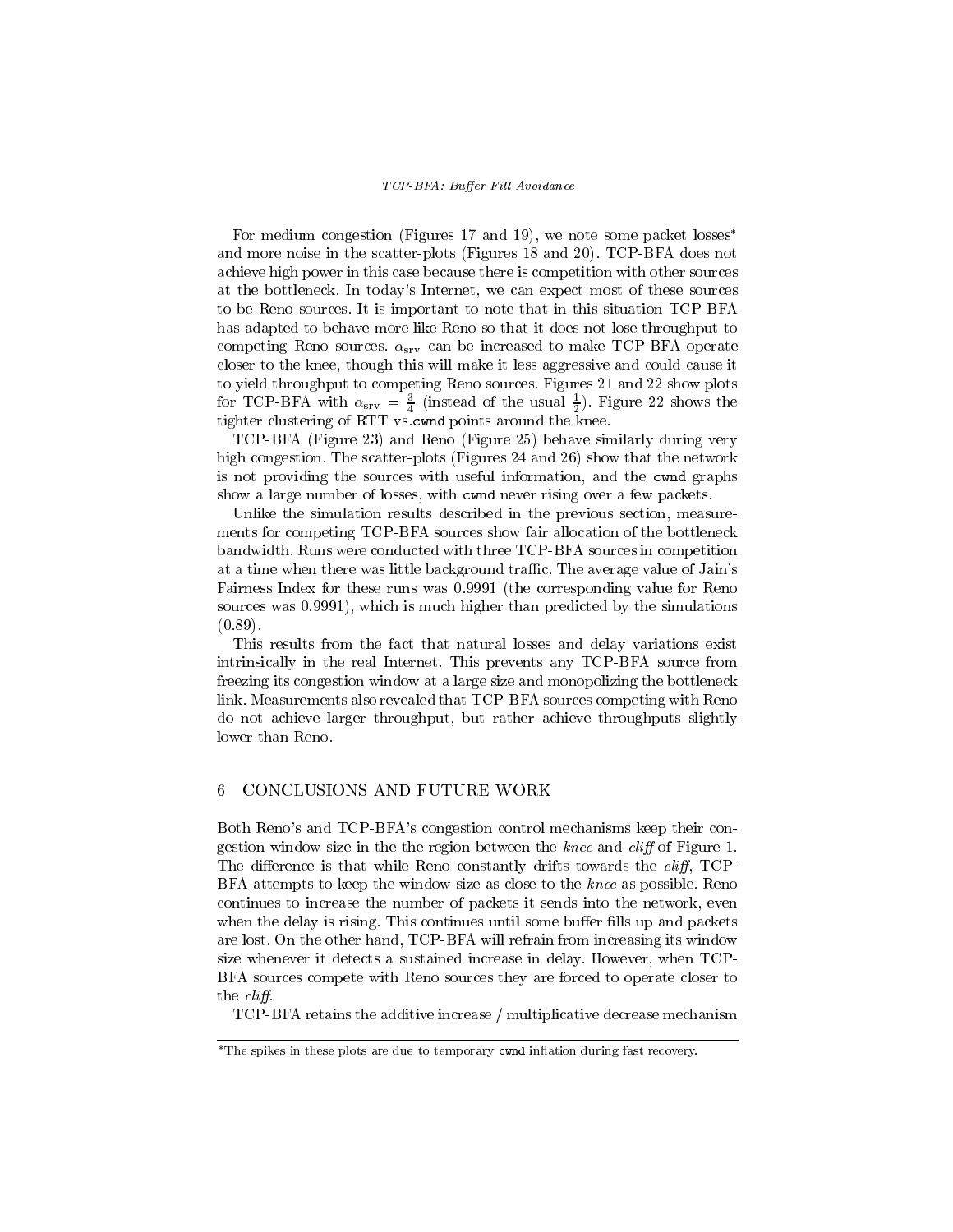

Figure 17 Congestion Window vs. Time: TCP-BFA, medium congestion. (Throughput  $= 37.68$  Kbps,  $Power = 19.84 N0/s$ <sup>-</sup>)



Figure 19 Congestion Window vs. Time: TCP Reno, medium congestion. (Throughput = 35.28 Kbps,  $P(1) = 17.49 \text{ N}^2$ 



Figure 21 Congestion Window vs. Time: TCP-BFA with  $\alpha_{\text{srv}} = \frac{3}{4}$ . (Throughput =  $49.69$  Kbps, Power  $\frac{1}{x}$  $(0.17 \, \text{N}^2)$ 



Figure 18 RTT vs. Congestion Window: TCP-BFA, medium congestion



Figure 20 RTT vs. Congestion Window: TCP Reno, medium congestion



4 **Figure 22 RI**I vs. Congestion WINDOW: LUP-BFA WIth  $\alpha_{\rm{srv}} = \frac{1}{4}$ .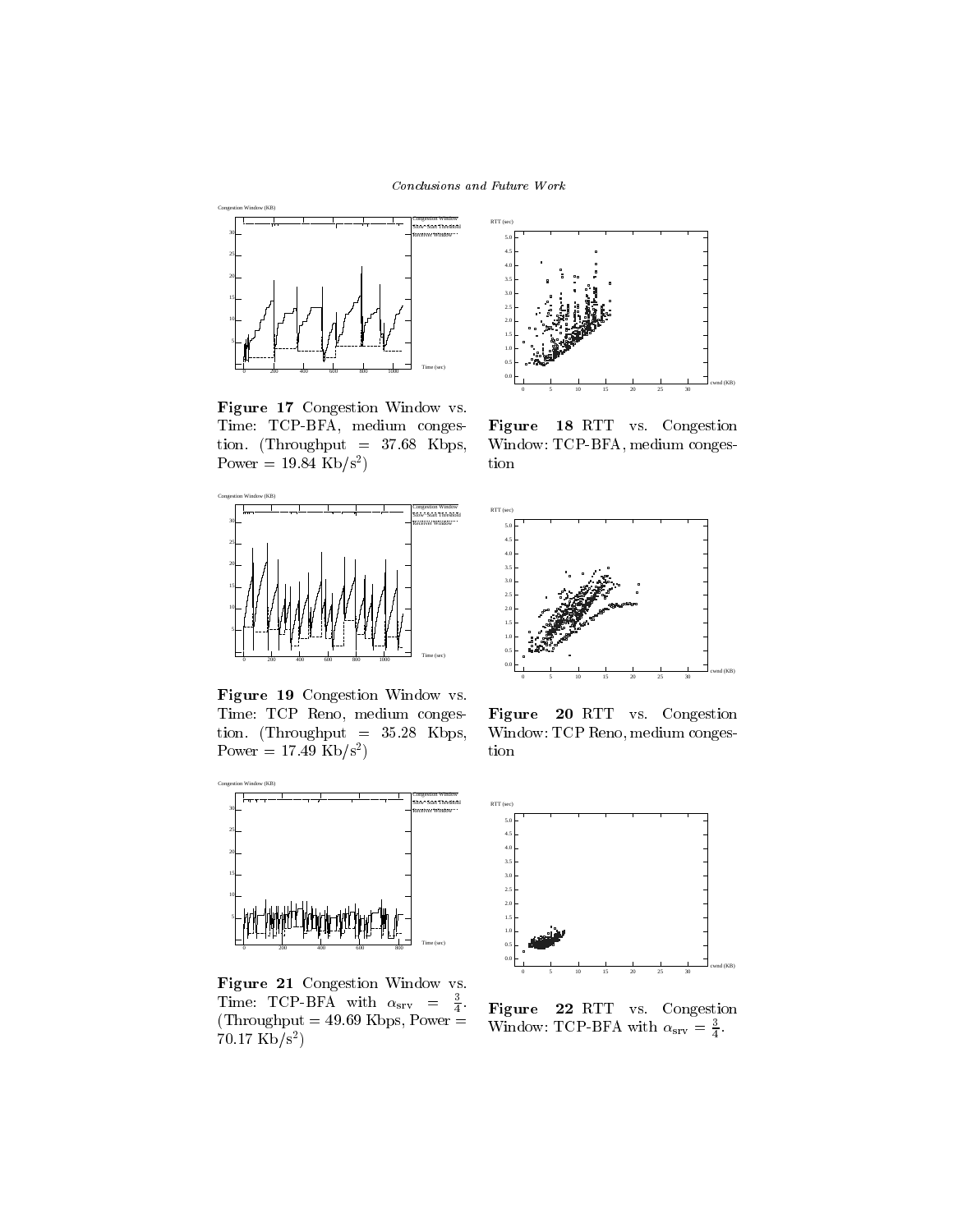

Figure 23 Congestion Window vs. Time: TCP-BFA, high congestion. Figure (Throughput  $= 8.80$  Kbps, Power  $=$  $0.01 \, \mathrm{AD/S}^{-}$ )



Figure 25 Congestion Window vs. Time: TCP Reno, high congestion.  $(Throughput = 9.52$  Kbps, Power =  $0.03 \, \mathrm{N}^{0}/\mathrm{s}^{-}$ 



24 RTT vs. Congestion Window: TCP-BFA, high congestion



Figure 26 RTT vs. Congestion Window: TCP Reno, high congestion

of Reno, with the addition that it sometimes halts additive increase. If TCP-BFA reaches the cliff it reacts in the same manner as Reno (multiplicative decrease). This implies that if Reno is stable, TCP-BFA is stable.

The most important benefit of using TCP-BFA is that it leads to lower network buffer occupancies  $-$  which we have demonstrated by simulations. Both simulations and Internet measurements show that TCP-BFA sources are able to achieve a considerable improvement in network power over Reno sources, except if there is high congestion, when they perform just as well. The results also demonstrate that competing TCP-BFA sources achieve higher power and experience less losses than competing Reno sources. Simulations demonstrated that TCP-BFA sources get a higher share of throughput when competing with Reno sources. However, for our specific set of measurements, TCP-BFA sources achieved slightly lower throughput. Results also demonstrated that TCP-BFA has fewer losses, confirming that TCP-BFA sources avoid the cliff. We claim that if Reno is replaced with TCP-BFA, the end-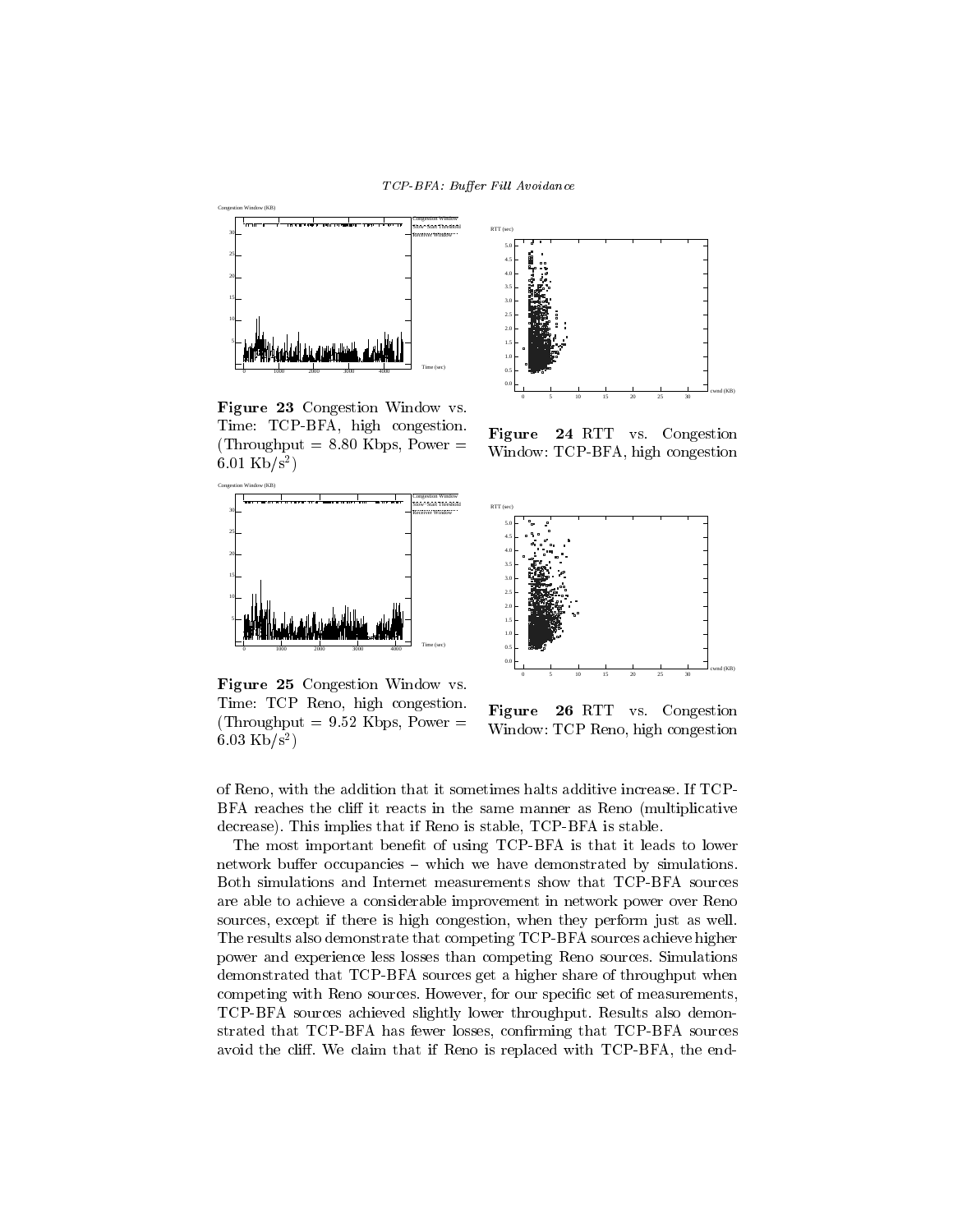#### Conclusions and Future Work

station will get similar throughput and higher reactivity to network events due to lower delays, while the network will see lower buffer occupancies.

This work is different from Vegas in that it is simpler to implement and avoids some of Vegas' pitfalls, specically: possible instability due to the use of finer granularity timeout values, yielding of bandwidth when competing with Reno sources, and incorrect behavior when there are route changes.<sup>\*</sup>

Future research should include the investigation of a scheme which seeks the optimal window size more aggressively, for instance by reducing the congestion window when the signed variance is very high. The danger for a 'nice' scheme like this is that it can lose bandwidth when operating in competition with more aggressive sources. For example, Brakmo & Peterson (1995) demonstrated that Vegas loses throughput in head-to-head transfers against Reno.

Another aspect that deserves further investigation is the dynamic estimation of the thresholds  $\sigma_{\text{off}}$  and  $\sigma_{\text{on}}$  (depending on path characteristics such as bandwidth and delay). Techniques similar to those developed in Jacobson's (1997) pathchar can be used to estimate these path characteristics.

The signed RTT variance that we maintain can be used to improve TCP timeout behavior. In current Reno implementations, the RTO is obtained by adding the smoothed RTT estimate to 4 times the unsigned RTT variance. However, if the signed variance is negative, RTT is decreasing and this computation can lead to unnecessarily high RTO estimates. Using a multiplicative factor of less than 4 in this situation may lead to faster packet loss detection; the smoothing of the variance should help avoid spurious timeouts.

Since at moments of high congestion the source cannot make correct inferences about the network, we believe that schemes depending on network routers to assist in congestion avoidance are necessary (e.g., Floyd's (1995) Explicit Congestion Notication, Floyd & Jacobson's (1993) Random Early Detection). Routers have a unified view of the queuing behavior over time, and can therefore make better decisions about the level of congestion compared to the endpoints which have distorted and delayed information.

Since TCP-BFA sources cause fewer losses and generate smoother traffic, it would be interesting to investigate the behavior of TCP-BFA when it interacts with real-time multimedia streams as compared to Reno sources.

We think deploying fair queuing schedulers will provide TCP-BFA with an advantage that may allow it to outperform competing Reno sources. This is because fair queuing provides a separation between different flows, hence preventing ill-behaved Reno sources from interfering with the delay of TCP-BFA sources. Demers, Keshav & Shenker (1989) emphasize that fair queuing schedulers reward sources that use more sophisticated and responsive algorithms.

TCP-BFA does not rely on a base value for RTT; instead it uses a moving average of the RTT variance.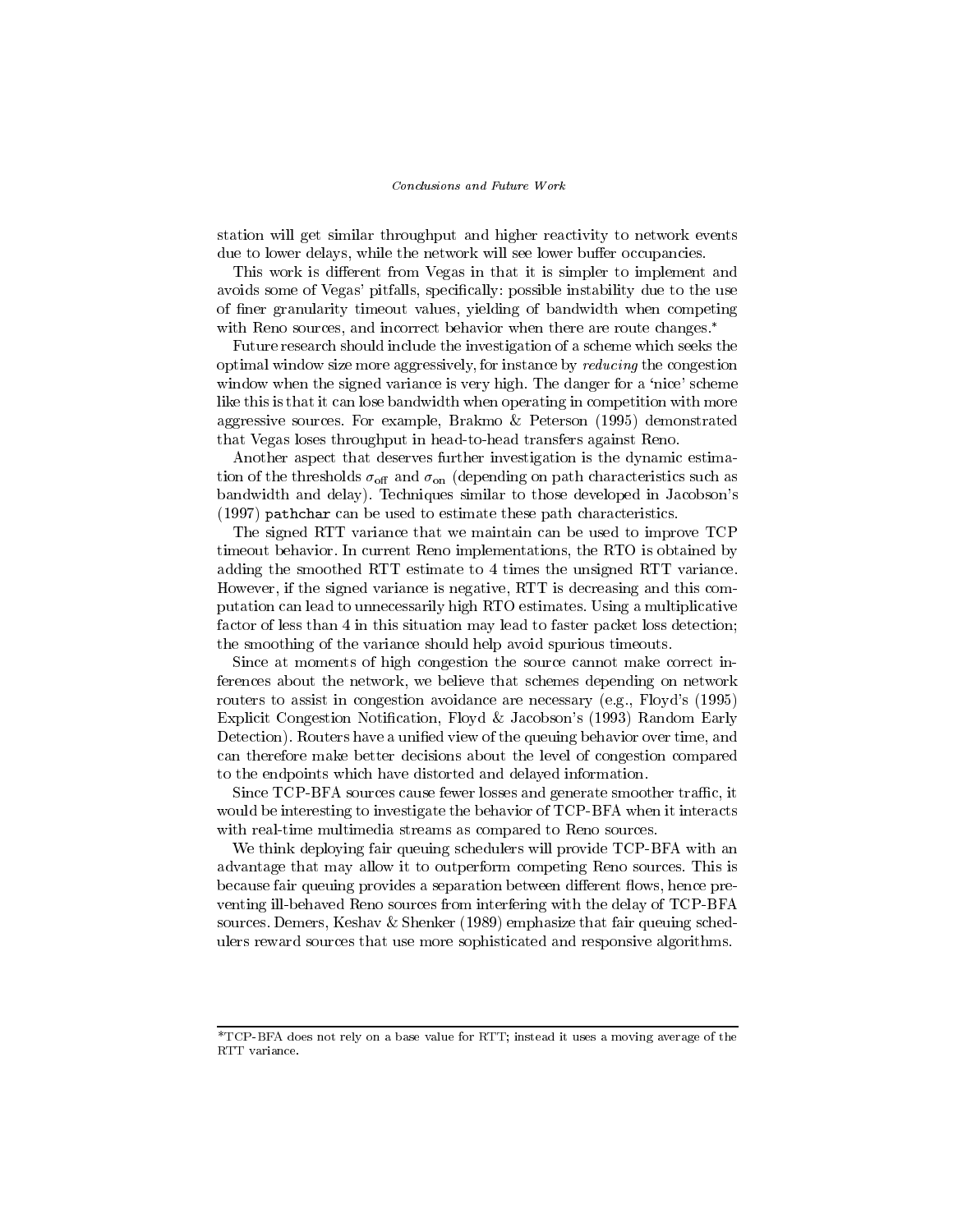# 7 ACKNOWLEDGMENTS

The authors would like to thank Professor Nick McKeown for his constant support and guidance without which this work would not have been possible. Much credit is due to Pablo Molinero-Fernandez for initial contributions to the concepts behind Buffer Fill Avoidance. We are especially grateful to Michael Greenwald for many helpful discussions which helped shape this work. We would like to thank Nick McKeown, Craig Partridge, Yakov Rekhter and the anonymous SIGCOMM reviewers for their helpful comments on earlier drafts of the paper. We are grateful to Simon Crosby at Cambridge University, Bala ji Prabhakar at MIT, and Samir Shaheen at Cairo University for providing us with access to the machines we used for Internet measurements. Finally, we would like to acknowledge the *ns* development team for their excellent network

# APPENDIX 1 DEPLOYING TCP-BFA

Deploying TCP-BFA in the Internet is a rather straightforward task. Simple changes (on the order of a few lines of code) need to be made to the TCP source; no changes are required for the sink. A patch for FreeBSD 2.1.6 network servers that can be applied to netinet/tcp input.c is available at http://klamath.stanford.edu/~aaa/tcp-bfa. The system administrator may tune TCP-BFA's parameters ( $\sigma_{\text{off}}$ ,  $\sigma_{\text{on}}$ ,  $\alpha_{srv}$ ) to modify the behavior of the TCP-BFA source as described in Section 3.

### REFERENCES

- Ahn, J. S., Danzig, P. B., Liu, Z. & Yan, L. (1995), Evaluation of TCP Vegas: Emulation and experiment, in `Proceedings of SIGCOMM '95'.
- Brakmo, L. S., O'Malley, S. W. & Peterson, L. L. (1994), TCP Vegas: New techniques for congestion detection and avoidance, *in* 'Proceedings of  $SIGCOMM '94', pp. 24–35.$
- Brakmo, L. S. & Peterson, L. L. (1995), 'TCP Vegas: End to end congestion avoidance on a global internet', IEEE Journal on Selected Areas in *Communications*  $13(8)$ ,  $1465-1480$ .
- Demers, A., Keshav, S. & Shenker, S. (1989), 'Analysis and simulation of a fair queueing algorithm', IEEE/ACM Transactions on Networking  $9(1), 1{-}12.$
- Fendick, K. W., Mitra, D., Mitrani, I., Rodriguez, M. A., Seery, J. B. & Weiss, A. (1991), 'An approach to high-performance, high-speed data networks', IEEE Communications Magazine pp. 74-82.
- Floyd, S. (1995), `TCP and explicit congestion notication', ACM Computer Communication Review  $24(5)$ , 8-23.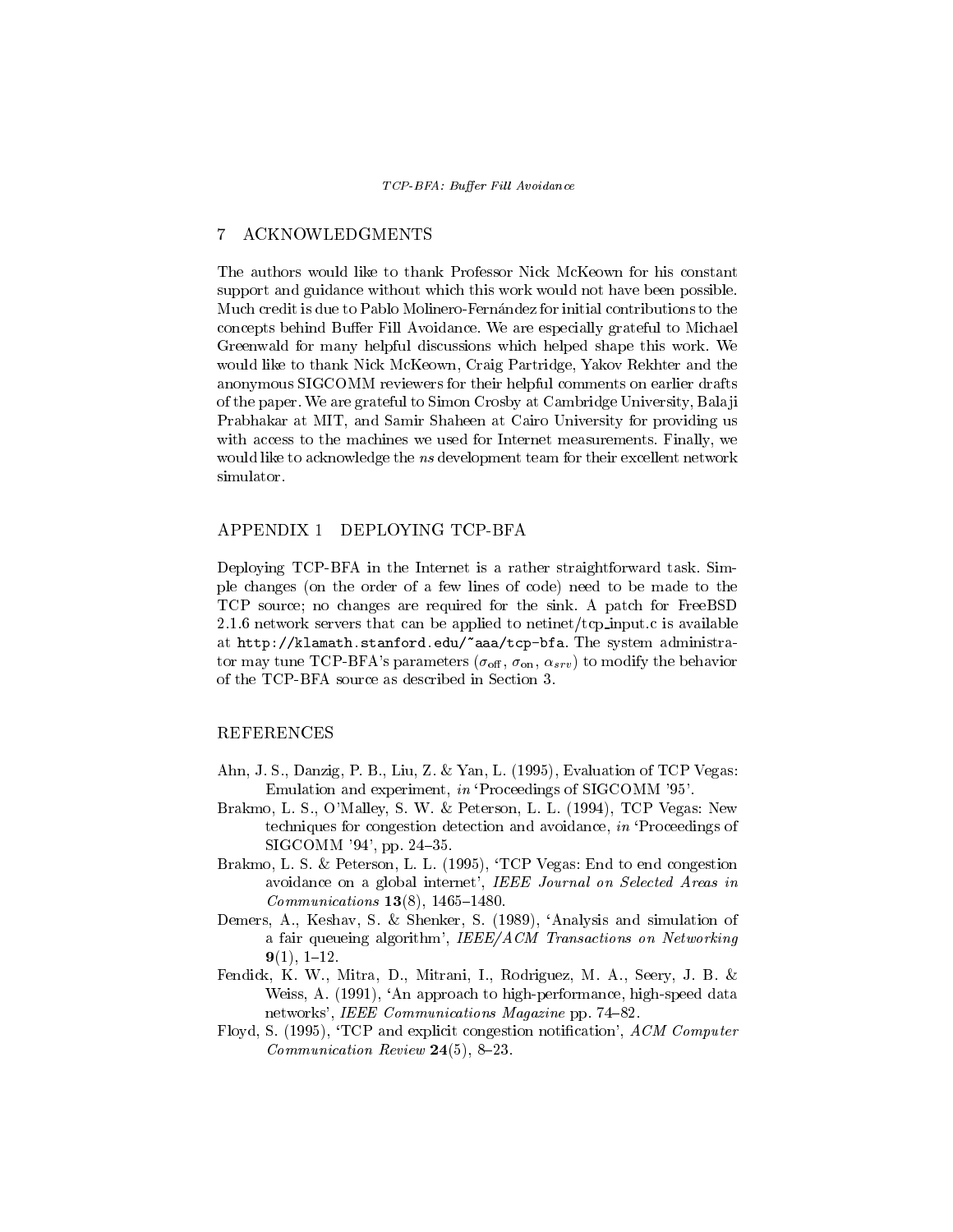#### Deploying TCP-BFA

- Floyd, S. & Jacobson, V. (1993), `Random early detection gateways for congestion avoidance', IEEE/ACM Transactions on Networking  $1(4)$ , 397-413.
- Hoe, J. C. (1996), Improving the start-up behavior of a congestion control scheme for TCP, in 'Proceedings of SIGCOMM '96', pp. 270-280.
- Jacobson, V. (1988), Congestion avoidance and control, *in* 'Proceedings of SIGCOMM '88', pp. 314-329.
- Jacobson, V. (1990), `Modied TCP congestion avoidance algorithm', Email to end2end-interest mailing list. Obtain via ftp://ftp.ee.lbl.gov/ email/ vanj.90apr30.txt.
- Jacobson, V. (1994), 'Problems with Arizona's Vegas', Email to end2end-tf mailing list. Obtain via ftp://ftp.ee.lbl.gov/ email/ vanj.94mar14.txt.
- Jacobson, V. (1997), 'Pathchar a tool to infer characteristics of internet paths', ftp directory. URL ftp://ftp.ee.lbl.gov/pathchar.
- Jacobson, V., Braden, R. T. & Borman, D. A. (1992), 'TCP extensions for high performance', RFC 1323. (37 pages).
- Jain, R. (1989), 'A delay-based approach for congestion avoidance in interconnected heterogeneous computer networks', ACM Computer Communication Review  $19(5)$ , 56-71.
- Jain, R. (1991), The Art of Computer Systems Performance Analysis: Techniques for Experimental Design, Measurement, Simulation, and Modeling, Wiley-Interscience.
- Jain, R. & Ramakrishnan, K. K. (1988), Congestion avoidance in computer networks with a connectionless network layer: Concepts, goals, and methodology, in 'Proceedings of SIGCOMM '88'.
- Keshav, S.  $(1991)$ , A control-theoretic approach to flow control, in 'Proceedings of SIGCOMM  $'91'$ , pp. 3-15.
- Kleinrock, L. (1979), Power and deterministic rules of thumb for probablistic problems in computer communications, in `Proceedings of the International Conference in Communications'.
- Mathis, M. & Mahdavi, J. (1996), Forward acknowledgement: Refining TCP congestion control, in 'Proceedings of SIGCOMM '96', pp. 281-291.
- Mathis, M., Mahdavi, J., Floyd, S. & Romanow, A. (1996), `TCP selective acknowledgement options', RFC 2018.
- McCanne, S. & Floyd, S. (1997), 'Ucb/lbnl/vint network simulator - ns (version 2.1b1)', Web page. URL http://wwwmash.cs.berkeley.edu/ns/ns.html.
- Wang, Z. & Crowcroft, J. (1991), 'A new congestion control scheme: Slow Start and Search (Tri-S)', ACM Computer Communication Review  $21(1), 32-43.$
- Wang, Z. & Crowcroft, J. (1992), 'Eliminating periodic packet losses in 4.3-Tahoe BSD TCP congestion control algorithm', ACM Computer Communication Review  $22(2)$ , 9-16.